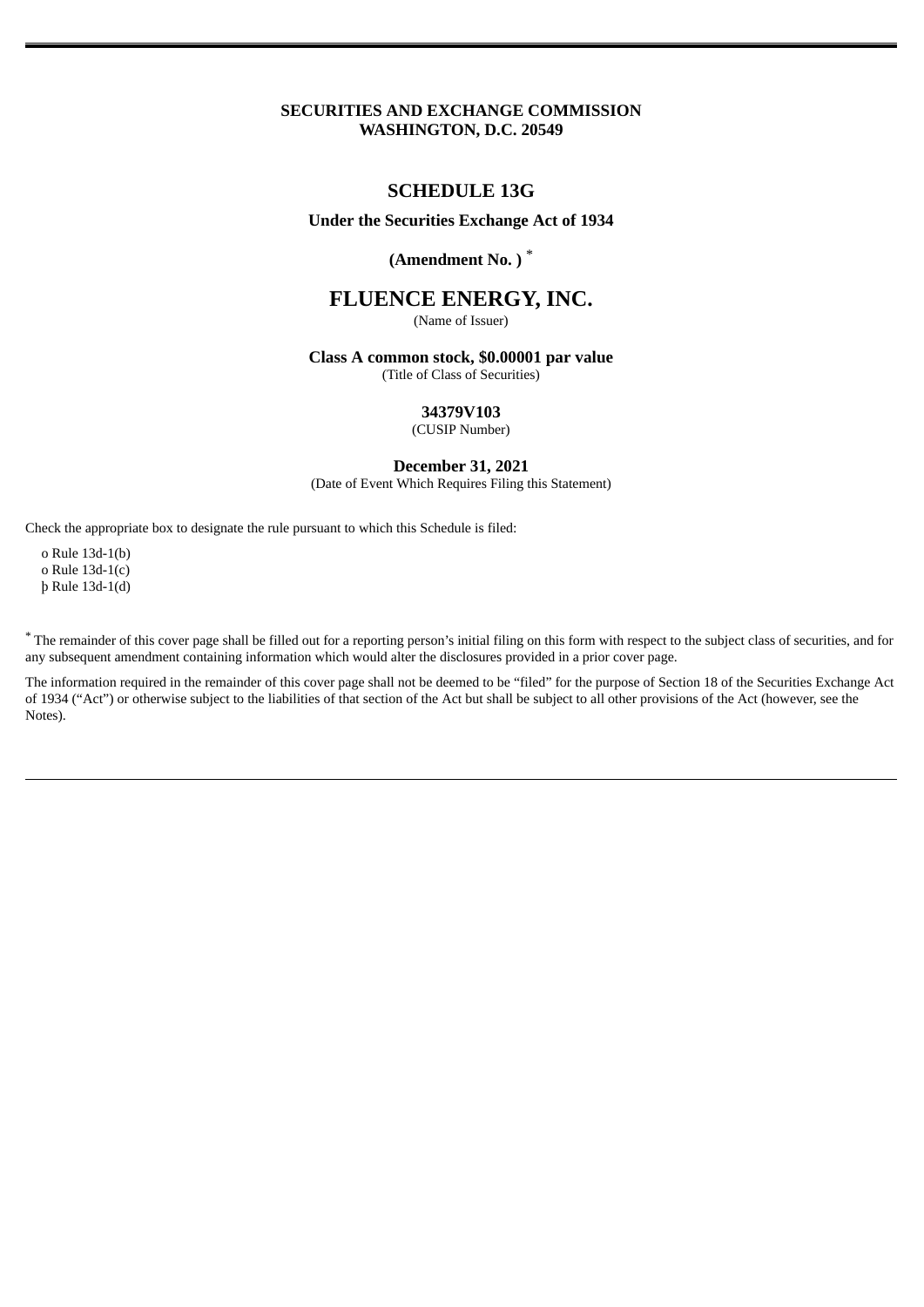| <b>CUSIP</b><br>No.                                     |                                                                                                    | 34379V103 |                                         |  |  |
|---------------------------------------------------------|----------------------------------------------------------------------------------------------------|-----------|-----------------------------------------|--|--|
| 1                                                       | NAMES OF REPORTING PERSONS<br><b>Qatar Investment Authority</b>                                    |           |                                         |  |  |
| $\overline{2}$                                          | CHECK THE APPROPRIATE BOX IF A MEMBER OF A GROUP (SEE INSTRUCTIONS)<br>$(a)$ $\uparrow$<br>$(b)$ o |           |                                         |  |  |
| 3                                                       | SEC USE ONLY                                                                                       |           |                                         |  |  |
| 4                                                       | CITIZENSHIP OR PLACE OF ORGANIZATION<br>Qatar                                                      |           |                                         |  |  |
|                                                         |                                                                                                    | 5         | SOLE VOTING POWER                       |  |  |
|                                                         | <b>NUMBER OF</b>                                                                                   |           | 18,493,275                              |  |  |
| <b>SHARES</b><br><b>BENEFICIALLY</b><br><b>OWNED BY</b> |                                                                                                    | 6         | SHARED VOTING POWER<br>$\boldsymbol{0}$ |  |  |
| <b>EACH</b><br><b>REPORTING</b><br><b>PERSON</b>        |                                                                                                    | 7         | SOLE DISPOSITIVE POWER<br>18,493,275    |  |  |
|                                                         | WITH:                                                                                              | 8         | SHARED DISPOSITIVE POWER                |  |  |
|                                                         |                                                                                                    | $\pmb{0}$ |                                         |  |  |
| 9                                                       | AGGREGATE AMOUNT BENEFICIALLY OWNED BY EACH REPORTING PERSON<br>18,493,275 (see Item 4 below)      |           |                                         |  |  |
| 10                                                      | CHECK IF THE AGGREGATE AMOUNT IN ROW (9) EXCLUDES CERTAIN SHARES (SEE INSTRUCTIONS)<br>$\mathbf O$ |           |                                         |  |  |
| 11                                                      | PERCENT OF CLASS REPRESENTED BY AMOUNT IN ROW (9)<br>$34.2\%$ (1)                                  |           |                                         |  |  |
| 12                                                      | TYPE OF REPORTING PERSON (SEE INSTRUCTIONS)<br>$_{\rm OO}$                                         |           |                                         |  |  |

<sup>(1)</sup> Based on 54,143,275 Class A common stock, \$0.00001 par value, outstanding as of December 13, 2021, as reported in Fluence Energy, Inc.'s Form 10-K, dated December 14, 2021.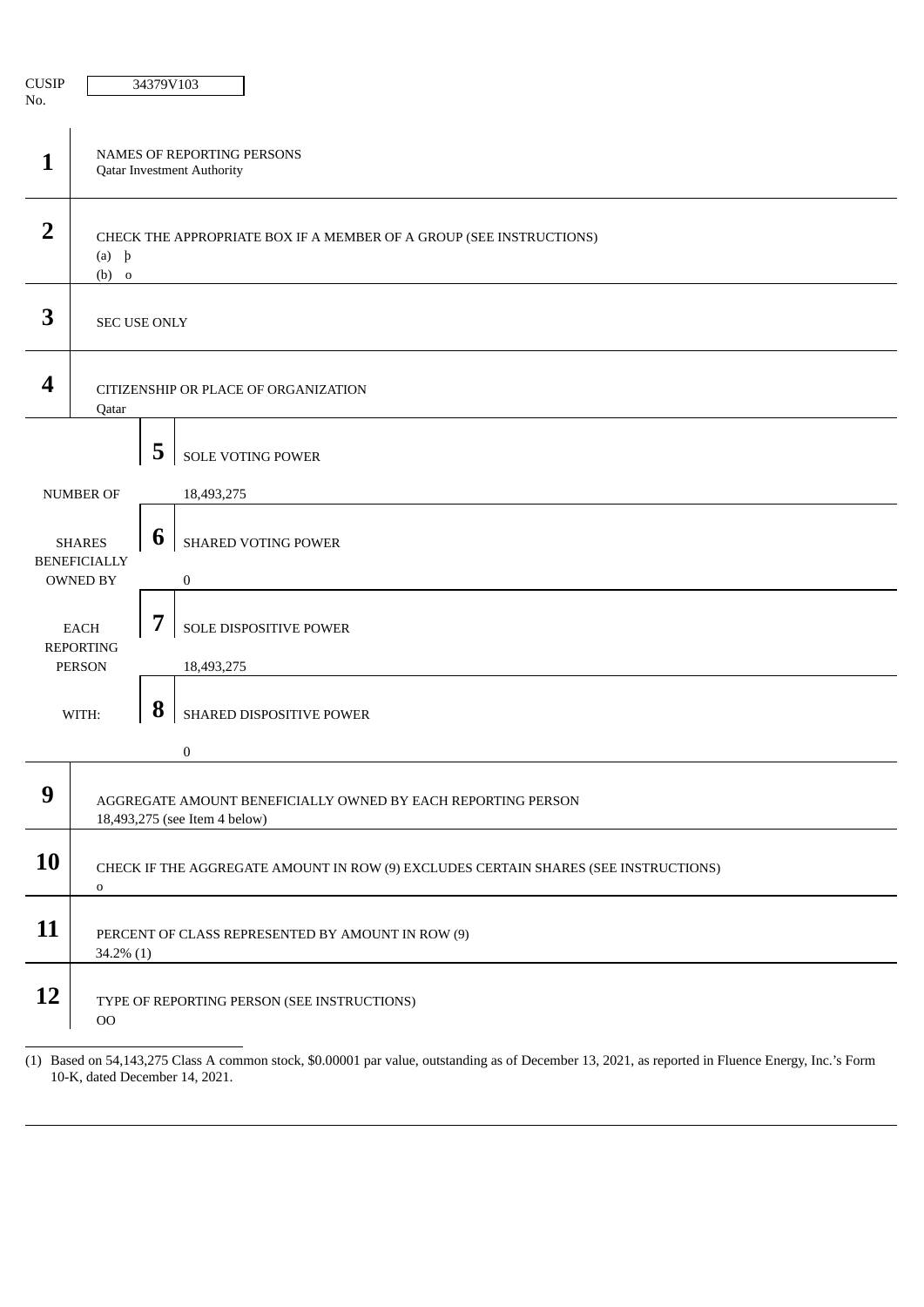| Item $1(a)$ . |                                                                                                                                                   | <b>Name of Issuer:</b>                                                                                               |  |  |  |  |
|---------------|---------------------------------------------------------------------------------------------------------------------------------------------------|----------------------------------------------------------------------------------------------------------------------|--|--|--|--|
|               |                                                                                                                                                   | Fluence Energy, Inc. (the "Issuer").                                                                                 |  |  |  |  |
| Item $1(b)$ . |                                                                                                                                                   | <b>Address of Issuer's Principal Executive Offices:</b>                                                              |  |  |  |  |
|               | Suite 600                                                                                                                                         | 4601 Fairfax Drive<br>Arlington VA 22203                                                                             |  |  |  |  |
| Item $2(a)$ . |                                                                                                                                                   | <b>Name of Person Filing:</b>                                                                                        |  |  |  |  |
|               |                                                                                                                                                   | Qatar Investment Authority (the "Reporting Person").                                                                 |  |  |  |  |
| Item $2(b)$ . |                                                                                                                                                   | Address of Principal Business Office or, if none, Residence:                                                         |  |  |  |  |
|               |                                                                                                                                                   | Ooredoo Tower (Building 14), Al Dafna Street (Street 801), Al Dafna (Zone 61), Doha, State of Qatar.                 |  |  |  |  |
| Item $2(c)$ . |                                                                                                                                                   | Citizenship:                                                                                                         |  |  |  |  |
|               | Qatar.                                                                                                                                            |                                                                                                                      |  |  |  |  |
| Item $2(d)$ . |                                                                                                                                                   | <b>Title of Class of Securities:</b>                                                                                 |  |  |  |  |
|               |                                                                                                                                                   | Class A common stock, \$0.00001 par value (the "Common Stock").                                                      |  |  |  |  |
| Item $2(e)$ . |                                                                                                                                                   | <b>CUSIP Number:</b>                                                                                                 |  |  |  |  |
|               | 34379V103.                                                                                                                                        |                                                                                                                      |  |  |  |  |
| Item 3.       |                                                                                                                                                   | If this statement is filed pursuant to §§ 240.13d—1(b) or 240.13d—2(b) or (c), check whether the person filing is a: |  |  |  |  |
|               |                                                                                                                                                   | Not applicable.                                                                                                      |  |  |  |  |
| Item 4.       |                                                                                                                                                   | Ownership.                                                                                                           |  |  |  |  |
|               | Provide the following information regarding the aggregate number and percentage of the class of securities of the issuer identified in<br>Item 1. |                                                                                                                      |  |  |  |  |
|               |                                                                                                                                                   |                                                                                                                      |  |  |  |  |
|               | (a)                                                                                                                                               | Amount beneficially owned:                                                                                           |  |  |  |  |
|               |                                                                                                                                                   | 18,493,275                                                                                                           |  |  |  |  |
|               | (b)                                                                                                                                               | Percent of class: 34.2%                                                                                              |  |  |  |  |
|               | (c)                                                                                                                                               | Number of shares as to which the person has:                                                                         |  |  |  |  |
|               |                                                                                                                                                   | Sole power to vote or to direct the vote<br>(i)                                                                      |  |  |  |  |
|               |                                                                                                                                                   | 18,493,275                                                                                                           |  |  |  |  |
|               |                                                                                                                                                   | Shared power to vote or to direct the vote<br>(ii)                                                                   |  |  |  |  |
|               |                                                                                                                                                   | $\boldsymbol{0}$                                                                                                     |  |  |  |  |
|               |                                                                                                                                                   | Sole power to dispose or to direct the disposition of<br>(iii)                                                       |  |  |  |  |
|               |                                                                                                                                                   | 18,493,275                                                                                                           |  |  |  |  |
|               |                                                                                                                                                   | Shared power to dispose or to direct the disposition of<br>(iv)                                                      |  |  |  |  |
|               |                                                                                                                                                   | $\boldsymbol{0}$                                                                                                     |  |  |  |  |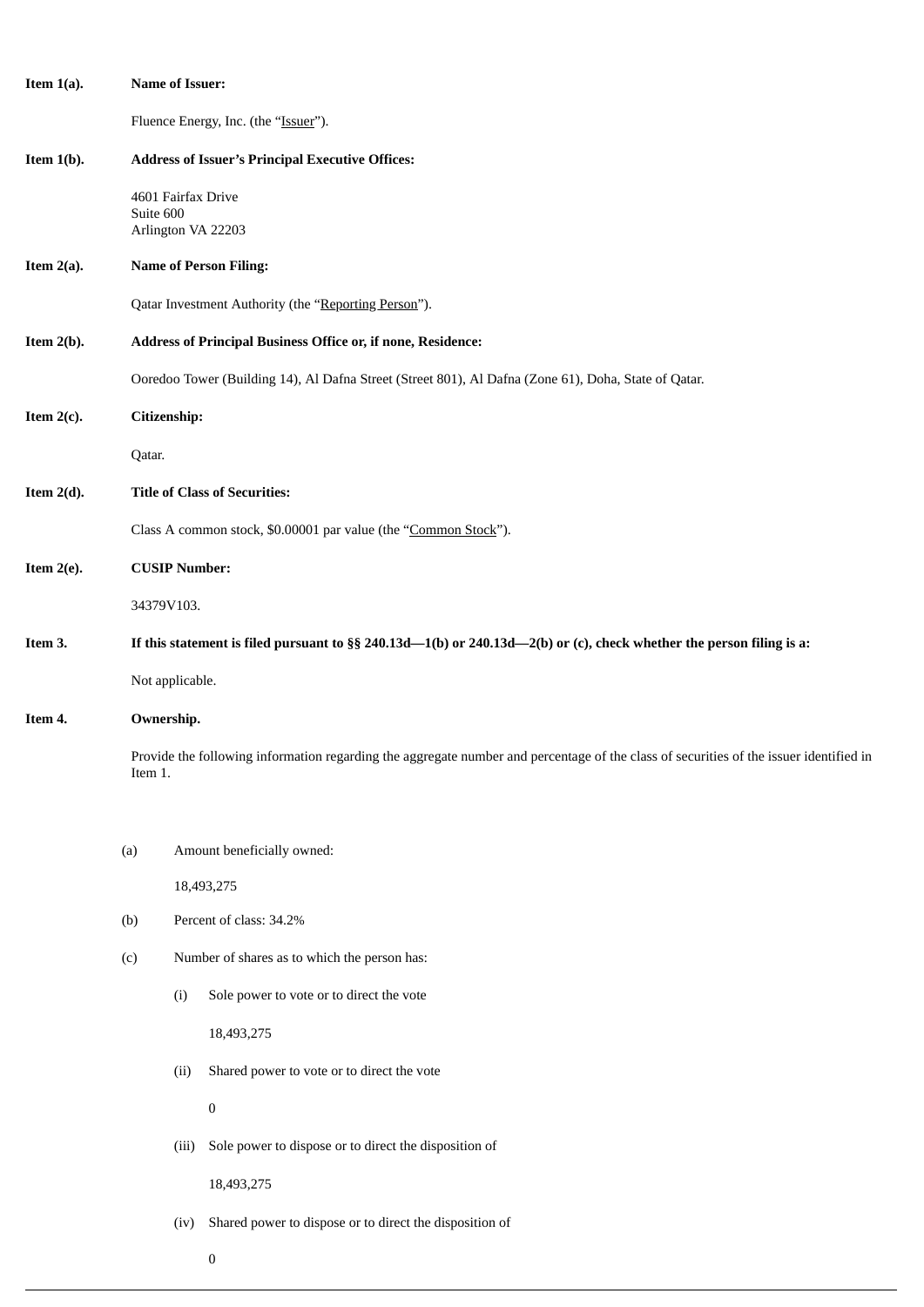The Reporting Person, AES Grid Stability, LLC and Siemens Industry, Inc. (collectively, the "Stockholders") are parties to a Stockholders Agreement (the "Stockholder Agreement"), which contains, among other things, certain provisions relating to transfer of, and coordination of the voting of, securities of the Issuer by the parties thereto.

By virtue of the Stockholder Agreement and the obligations and rights thereunder, certain of the Reporting Persons acknowledge and agree that they are acting as a "group" with the other Stockholders within the meaning of Section 13(d) of the Securities Exchange Act of 1934, as amended (the "Exchange Act"). Based in part on information provided by or on behalf of such other Stockholders, as of December 31, 2021, such a "group" would be deemed to beneficially own an aggregate of 135,666,665 shares of Class A Common Stock, or 79.2% of the Class A Common Stock of the Issuer, calculated pursuant to Rule 13d-3 of the Exchange Act based on 54,143,275 shares of Class A Common Stock and 117,173,390 shares of Class B Common Stock of the Issuer outstanding as of December 13, 2021, as reported in the Issuer's Form 10-K, dated December 14, 2021. The Reporting Persons expressly disclaim beneficial ownership over any shares of Class A Common Stock that they may be deemed to beneficially own solely by reason of the Stockholder Agreement. Certain entities affiliated with the other Stockholders are separately making Schedule 13G filings reporting their beneficial ownership of shares of Class A Common Stock.

| Item 5.  | Ownership of Five Percent or Less of a Class.                                                                                                                |
|----------|--------------------------------------------------------------------------------------------------------------------------------------------------------------|
|          | Not Applicable.                                                                                                                                              |
| Item 6.  | Ownership of More than Five Percent on Behalf of Another Person.                                                                                             |
|          | Not Applicable.                                                                                                                                              |
| Item 7.  | Identification and Classification of the Subsidiary Which Acquired the Security Being Reported on by the Parent Holding<br><b>Company or Control Person.</b> |
|          | See Exhibit A.                                                                                                                                               |
| Item 8.  | Identification and Classification of Members of the Group.                                                                                                   |
|          | Not Applicable.                                                                                                                                              |
| Item 9.  | <b>Notice of Dissolution of Group.</b>                                                                                                                       |
|          | Not Applicable.                                                                                                                                              |
| Item 10. | <b>Certifications.</b>                                                                                                                                       |
|          | Not Applicable.                                                                                                                                              |
|          |                                                                                                                                                              |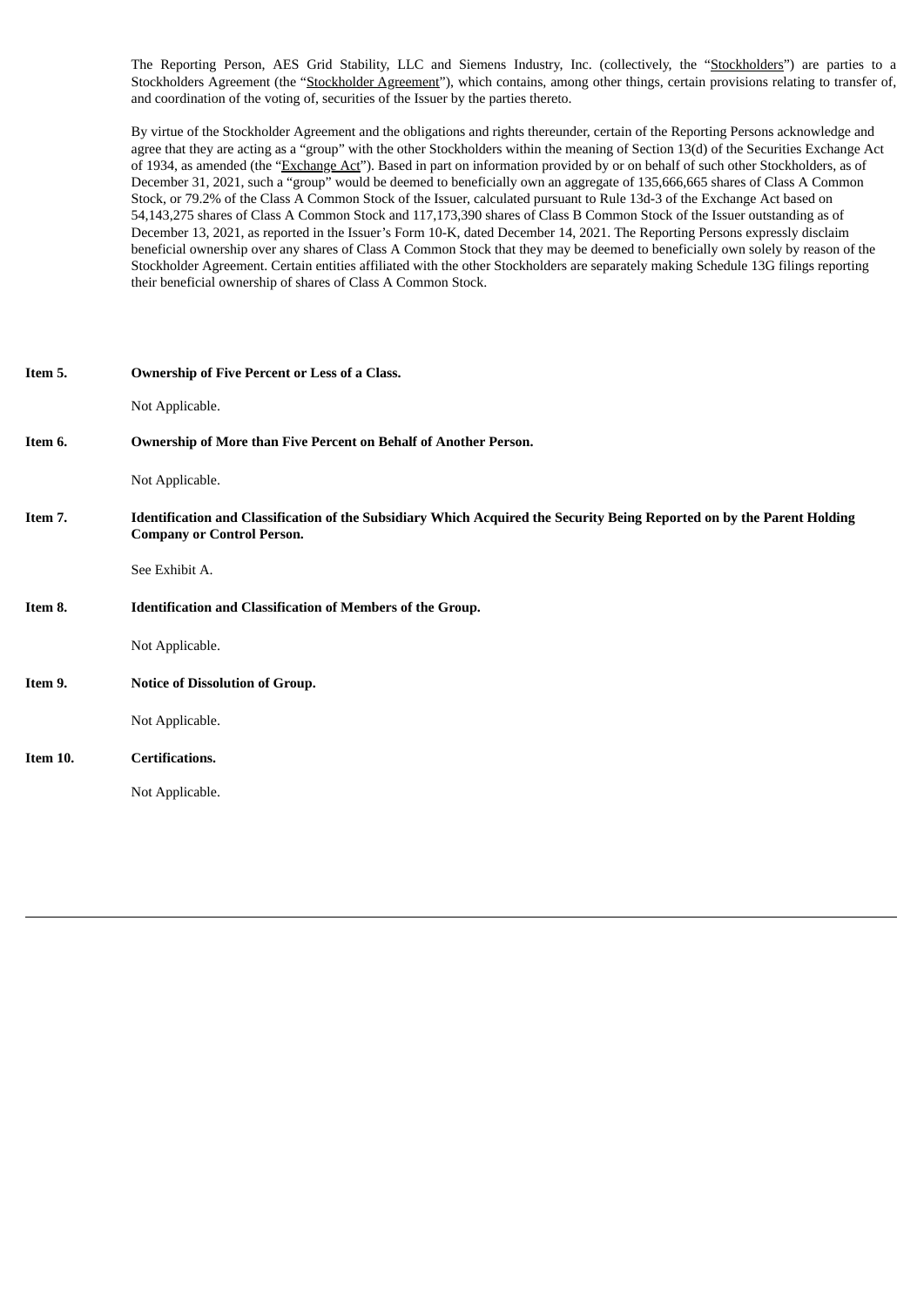### **SIGNATURE**

After reasonable inquiry and to the best of my knowledge and belief, I certify that the information set forth in this statement is true, complete and correct.

Date: February 07, 2022

QATAR INVESTMENT AUTHORITY

By: /s/ Andrew Watkins

Name: Andrew Watkins\*\* Title: Associate General Counsel, Compliance

\*\* Evidence of authority to sign on behalf of Qatar Investment Authority is set forth in a Certificate of Incumbency dated February 02, 2022, and included as Exhibit B hereto.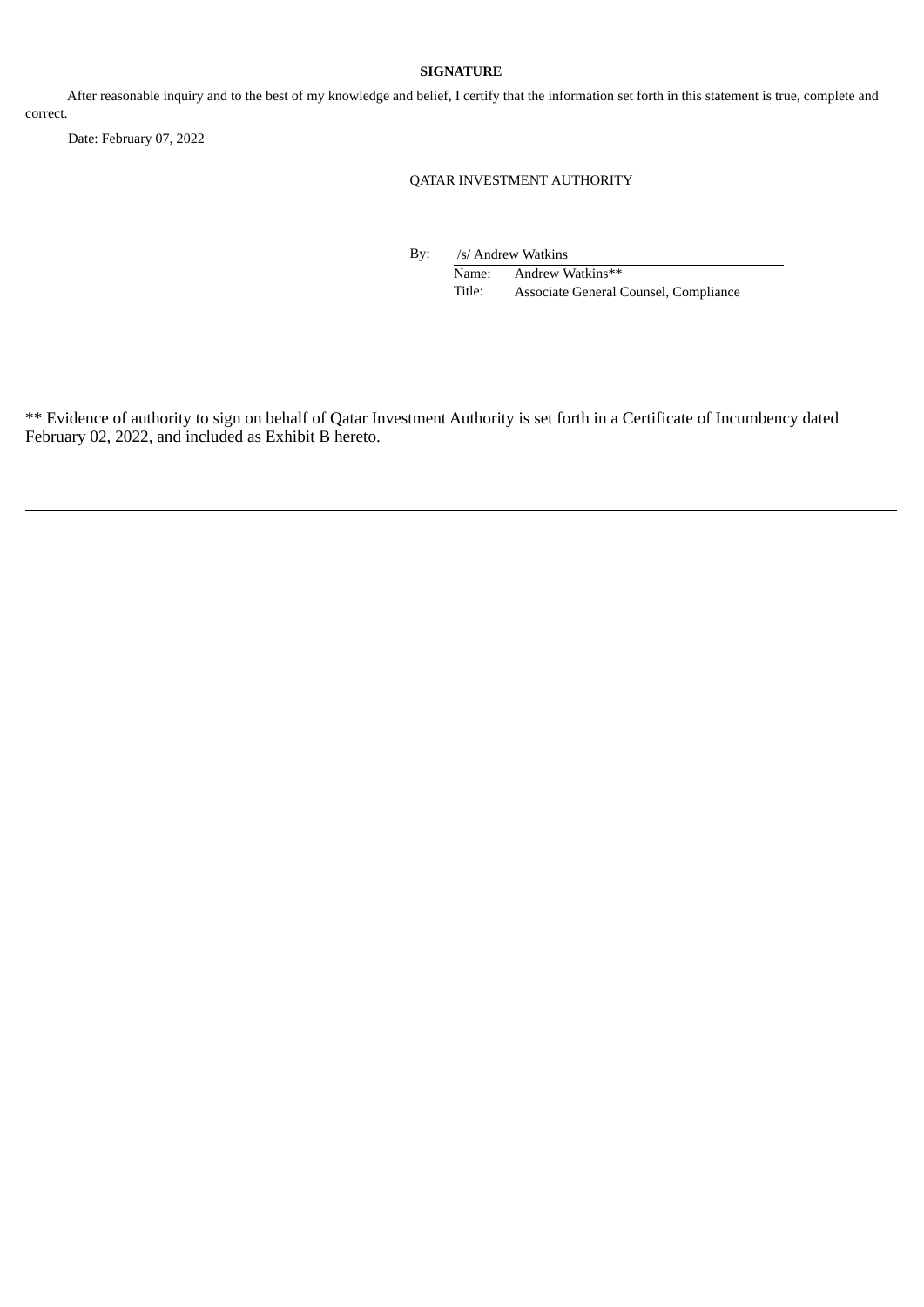Exhibit No. Description

A Item 7 [Information](#page-6-0) B **Certificate of [Incumbency](#page-7-0)**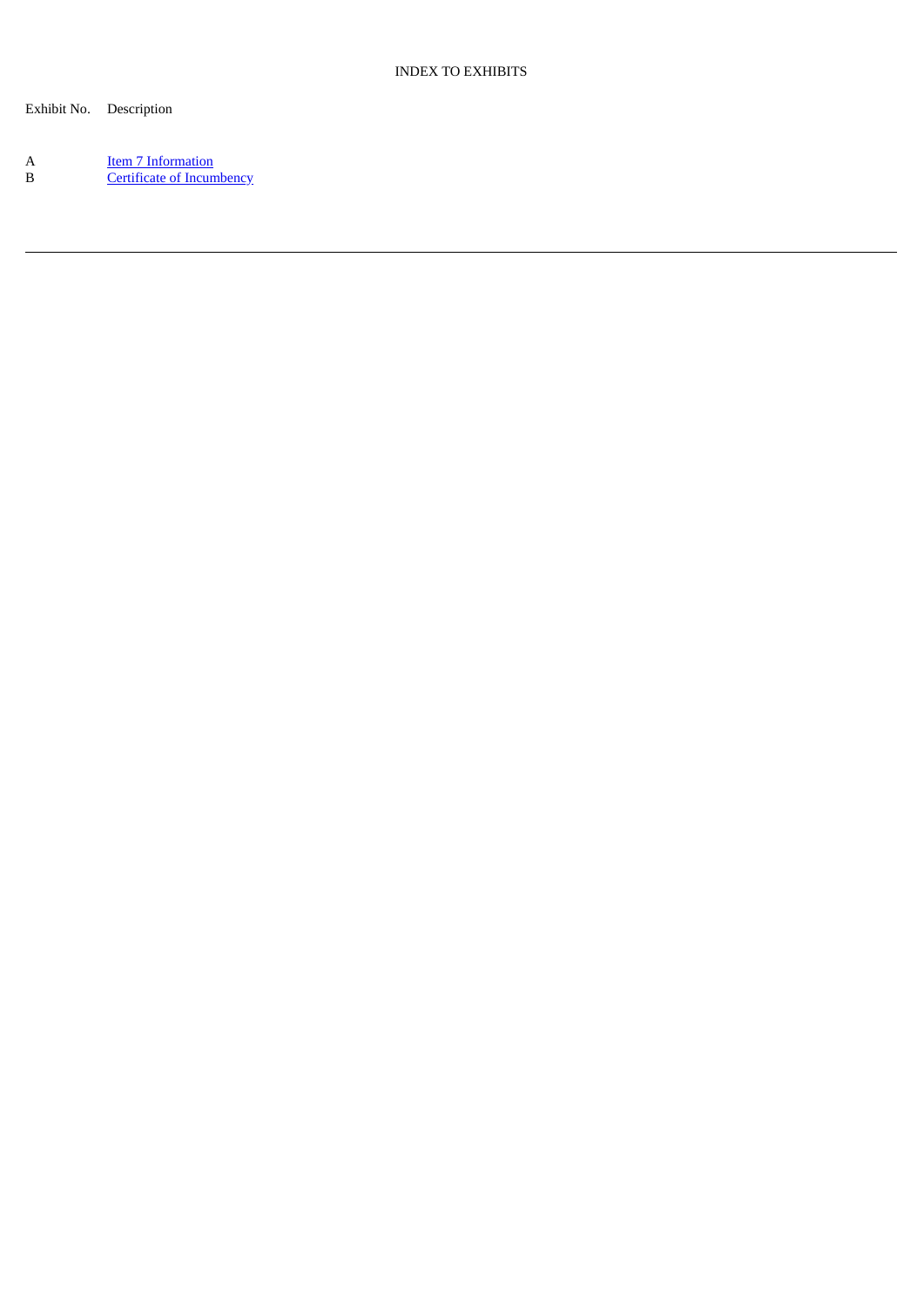# EXHIBIT A

<span id="page-6-0"></span>The Schedule 13G to which this attachment is appended is filed by Qatar Investment Authority on behalf of itself and the following subsidiaries:

Qatar Holding LLC